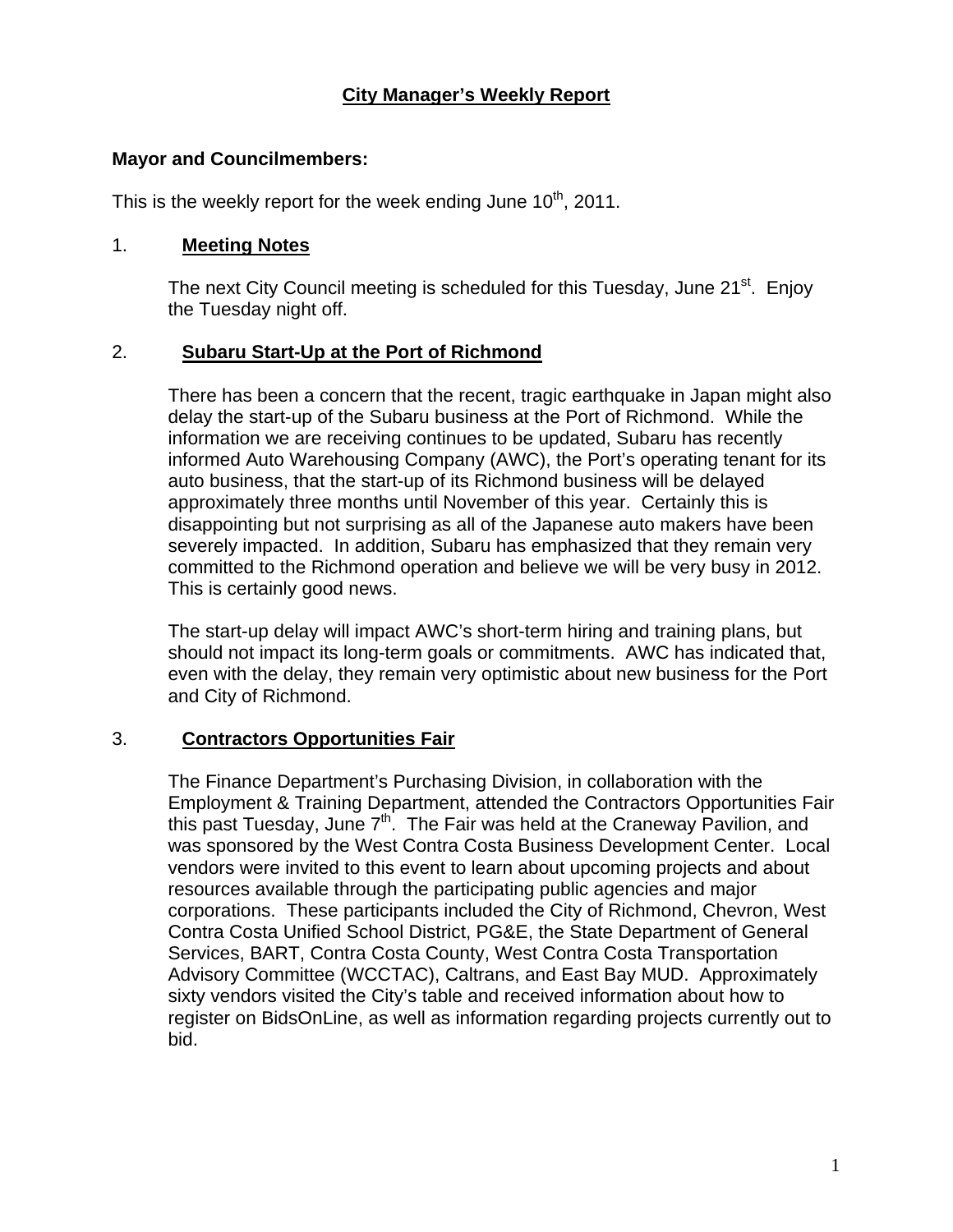

# 4. **In Case You Missed It: Online Registration for Recreation Programs**

As I reported last week, the Recreation Department has now implemented online registration for its recreation programs. Participants can now register for programs, purchase passes, print receipts, check current registration status, and view their account history online. The community can also view information regarding Recreation facilities that are available for rent. To access the RecConnect page, from the City of Richmond's website [\(www.ci.richmond.ca.us](http://www.ci.richmond.ca.us/)), go to the Recreation Department's web page and click on "RecConnect," or access the page directly at the following address: <https://online.activenetwork.com/Richmond>.

#### 5. **Public Works Updates**

Facilities Division: This past week, the painters completed painting the interior of the Disabled Person's Recreation Center (DPRC). Next week, they will start painting the exterior of the building, weather permitting. They also completed addressing items from the safety inspection report at the Parchester Community Center.

The Utility Division has completed 75% of the power washing of Civic Center Plaza, which it is now scheduled for completion next week, weather permitting. They will also work on window cleaning at the Auditorium and the Art Center.

The Electrical Division completed repaired transformer breakdowns at Point Molate. They conducted relamping operations along Macdonald Avenue, and continued assisting with the electrical system connection for the new Marquee at the Civic Center Plaza.

Streets Division: This past week, crews completed resurfacing of 22<sup>nd</sup> Street from Grant to Garvin Avenues; and crack sealing 18<sup>th</sup> Street from Burbeck to Esmond Avenues, and 18<sup>th</sup> Street from Hellings to Rheem Avenues. Next week, they will grind and pave 8<sup>th</sup> Street from Barrett Avenue to Acacia Avenue.

Parks and Landscaping Division: Next week, crews will be conducting landscape maintenance along Nunn Street; around the pump station at 37<sup>th</sup> Street and Ohio Avenue; 23<sup>rd</sup> Street Grade Separation; Central Avenue and Rydin Road;